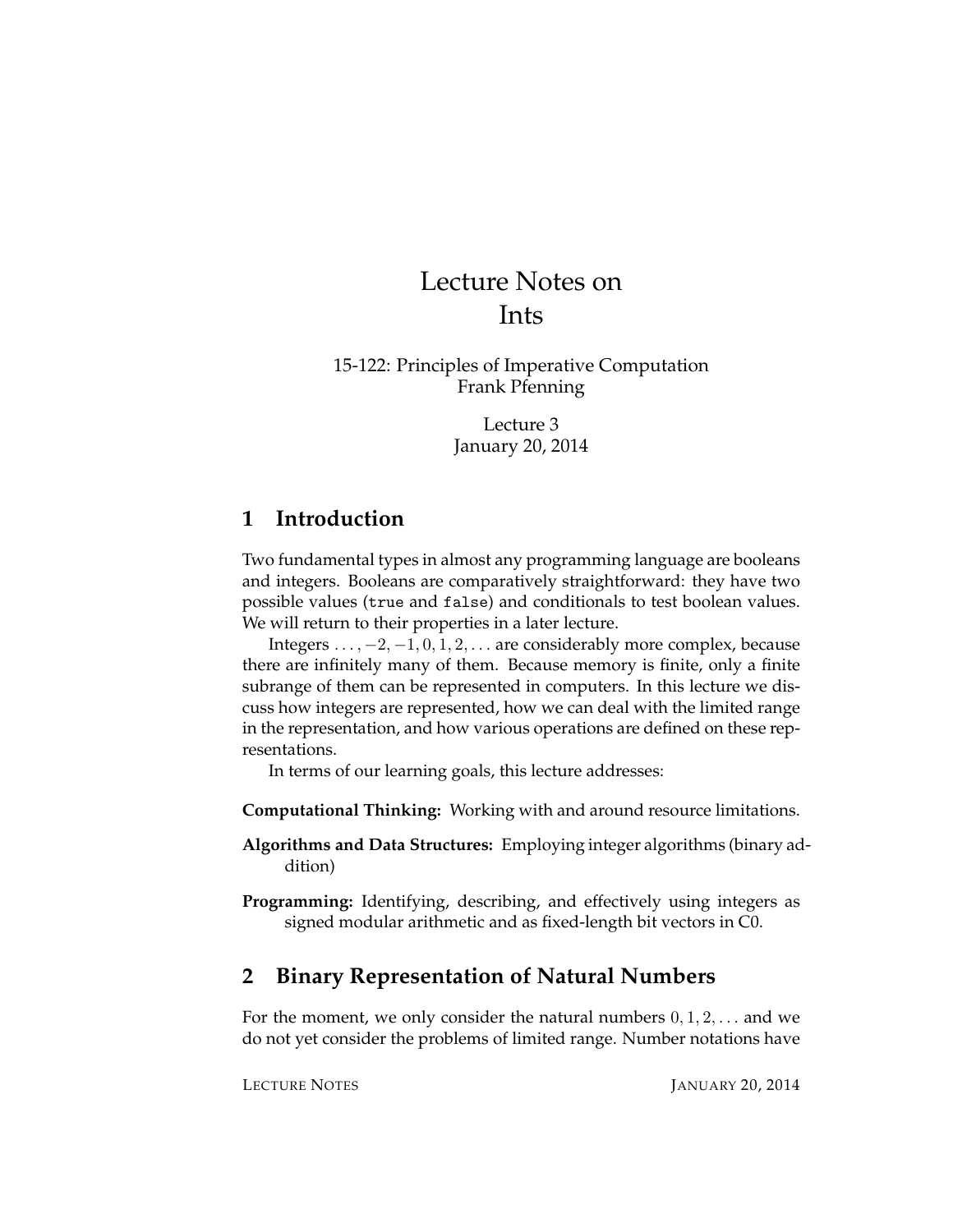a *base* b. To write down numbers in base b we need b distinct *digits*. Each digit is multiplied by an increasing power of  $b$ , starting with  $b^0$  at the right end. For example, in base 10 we have the ten digits 0–9 and the string 9380 represents the number  $9*10^3 + 3*10^2 + 8*10^1 + 0*10^0$ . We call numbers in base 10 *decimal numbers*. Unless it is clear from context that we are talking about a certain base, we use a subscript $_{[b]}$  to indicate a number in base  $b.$ 

In computer systems, two bases are of particular importance. *Binary numbers* use base 2, with digits 0 and 1, and *hexadecimal numbers* (explained more below) use base 16, with digits 0–9 and  $A-F$ . Binary numbers are so important because the basic digits, 0 and 1, can be modeled inside the computer by two different voltages, usually "off" for 0 and "on" for 1. To find the number represented by a sequence of binary digits we multiply each digit by the appropriate power of 2 and add up the results. In general, the value of a bit sequence

$$
b_{n-1} \dots b_1 b_0 \,_{[2]} = b_{n-1} 2^{n-1} + \dots + b_1 2^1 + b_0 2^0 = \sum_{i=0}^{n-1} b_i 2^i
$$

For example, 10011<sub>[2]</sub> represents  $1 * 2^4 + 0 * 2^3 + 0 * 2^2 + 1 * 2^1 + 1 * 2^0 =$  $16 + 2 + 1 = 19$ .

We can also calculate the value of a binary number in a nested way, exploiting Horner's rule for evaluating polynomials.

$$
10011_{[2]} = (((1 * 2 + 0) * 2 + 0) * 2 + 1) * 2 + 1 = 19
$$

In general, if we have an *n*-bit number with bits  $b_{n-1} \ldots b_0$ , we can calculate

$$
(\cdots((b_{n-1}*2+b_{n-2})*2+b_{n-3})*2+\cdots+b_1)*2+b_0
$$

For example, taking the binary number  $10010110_{[2]}$  write the digits from most significant to least significant, calculating the cumulative value from left to right by writing it top to bottom.

> $1 = 1$  $1 * 2 + 0 = 2$  $2 * 2 + 0 = 4$  $4 * 2 + 1 = 9$  $9 * 2 + 0 = 18$  $18 * 2 + 1 = 37$  $37 * 2 + 1 = 75$  $75 * 2 + 0 = 150$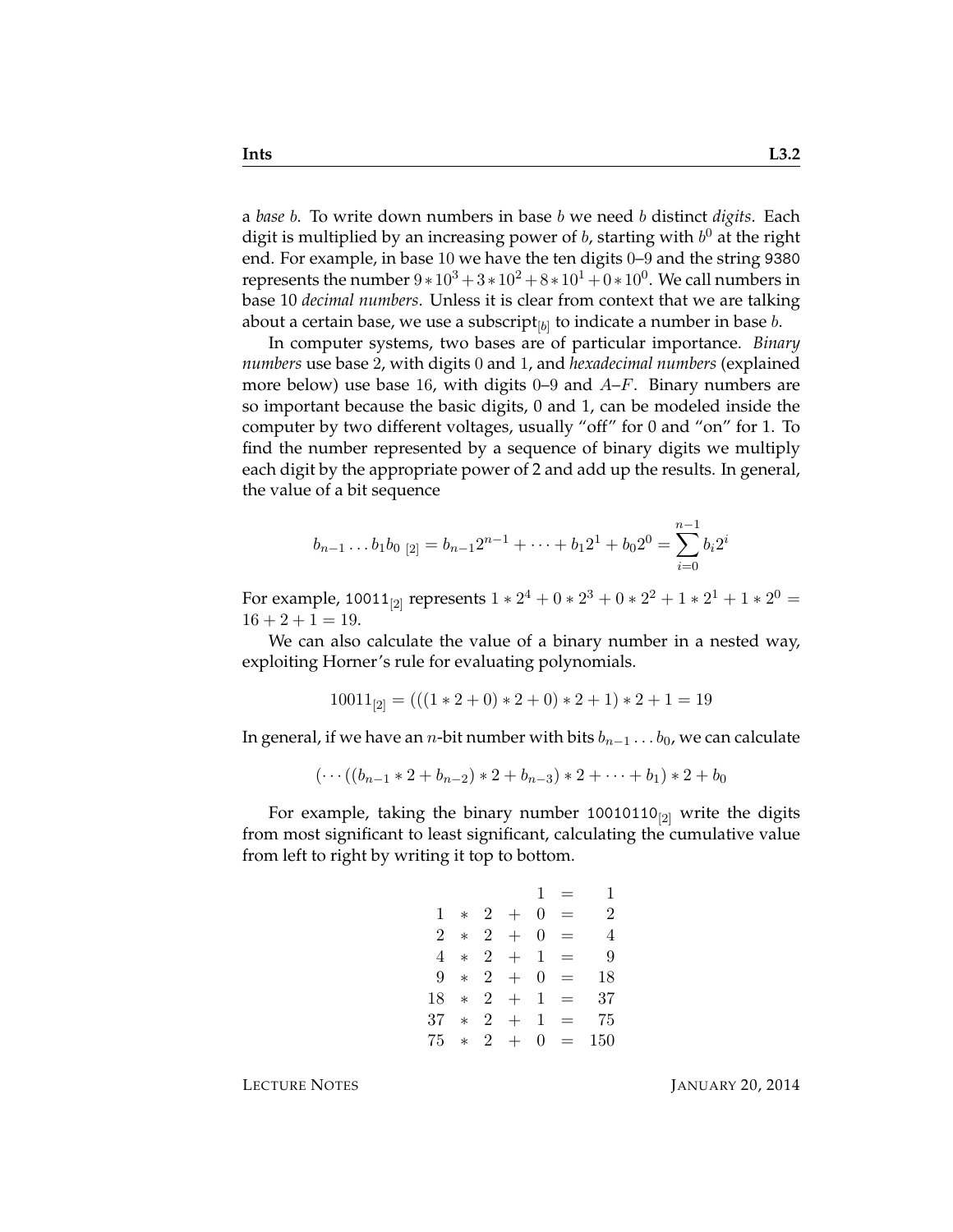Reversing this process allows us to convert a number into binary form. Here we start with the number and successively divide by two, calculating the remainder. At the end, the least significant bit is at the top.

For example, converting 198 to binary form would proceed as follows:

|     |           | $198 = 99 * 2 +$ |        |                |           | $\theta$ |
|-----|-----------|------------------|--------|----------------|-----------|----------|
| 99- | $\equiv$  | 49               |        |                | $* \ 2 +$ | 1        |
|     | $49 = 24$ |                  | $*$    | $\overline{2}$ | $+$       | 1        |
| 24  | $\equiv$  | 12               | $*$    | $2^{\circ}$    | $+$       | 0        |
| 12  | $=$ $-$   | 6.               | $\ast$ | $2^{\circ}$    | $+$       | 0        |
| 6   | $=$       | $3^-$            | $\ast$ | $\overline{2}$ | $+$       | 0        |
| 3   | $=$       | 1.               | $\ast$ | $2^{\circ}$    | $^{+}$    | 1        |
| 1   | $=$       | 0                | $\ast$ | $2^{\circ}$    | $+$       | 1        |
|     |           |                  |        |                |           |          |

We read off the answer, from bottom to top, arriving at 11000110 $_{[2]}$ .

#### **3 Modular Arithmetic**

Within a computer, there is a natural size of words that can be processed by single instructions. In early computers, the word size was typically 8 bits; now it is 32 or 64. In programming languages that are relatively close to machine instructions like C or C0, this means that the native type int of integers is limited to the size of machine words. In C0, we decided that the values of type int occupy 32 bits.

This is very easy to deal with for small numbers, because the more significant digits can simply be 0. According to the formula that yields their number value, these bits do not contribute to the overall value. But we have to decide how to deal with large numbers, when operations such as addition or multiplication would yield numbers that are too big to fit into a fixed number of bits. One possibility would be to raise overflow exceptions. This is somewhat expensive (since the overflow condition must be explicitly detected), and has other negative consequences. For example,  $(n+n)-n$  is no longer equal to  $n+(n-n)$  because the former can overflow while the latter always yields n and does not overflow. Another possibility is to carry out arithmetic operations *modulo* the number of representable integers, which would be  $2^{32}$  in the case of C0. We say that the machine implements *modular arithmetic*.

In higher-level languages, one would be more inclined to think of the type of int to be inhabited by integers of essentially unbounded size. This means that a value of this type would consist of a whole vector of machine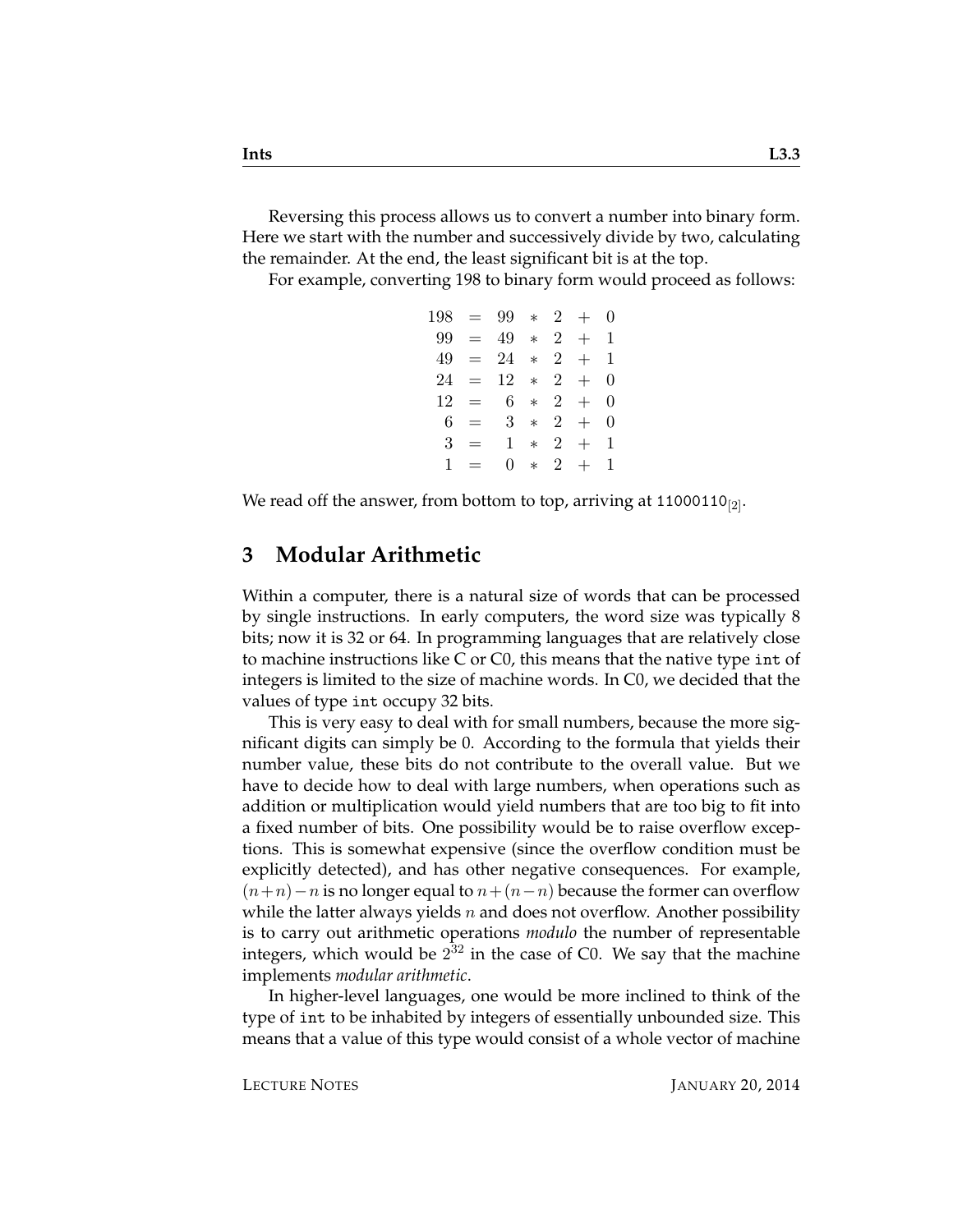words whose size may vary as computation proceeds. Basic operations such as addition no longer map directly onto machine instruction, but are implemented by small programs. Whether this overhead is acceptable depends on the application.

Returning to modular arithmetic, the idea is that any operation is carried out modulo  $2^p$  for size  $p$ . Even when the modulus is not a power of two, many of the usual laws of arithmetic continue to hold, which makes it possible to write programs confidently without having to worry, for example, about whether to write  $x + (y + z)$  or  $(x + y) + z$ . We have the following properties of the abstract algebraic class of *rings* which are shared between ordinary integers and integers modulo a fixed number  $n$ .

| Commutativity of addition       | $x + y = y + x$             |                               |
|---------------------------------|-----------------------------|-------------------------------|
| Associativity of addition       | $(x + y) + z = x + (y + z)$ |                               |
| Additive unit                   | $x+0 = x$                   |                               |
| Additive inverse                | $x + (-x) = 0$              |                               |
| Cancellation                    | $-(-x) = x$                 |                               |
| Commutativity of multiplication | $x * y = y * x$             |                               |
| Associativity of multiplication |                             | $(x * y) * z = x * (y * z)$   |
| Multiplicative unit             | $x * 1 = x$                 |                               |
| Distributivity                  |                             | $x * (y + z) = x * y + x * z$ |
| Annihilation                    | $x * 0 = 0$                 |                               |

Some of these laws, such as associativity and distributivity, do *not* hold for so-called *floating point* numbers that approximate real numbers. This significantly complicates the task of reasoning about programs with floating point numbers which we have therefore omitted from C0.

## **4 An Algorithm for Binary Addition**

In the examples, we use arithmetic modulo  $2^4$ , with 4-bit numbers. Addition proceeds from right to left, adding binary digits modulo 2, and using a carry if the result is 2 or greater. For example,

|  |  | $1 \t0 \t1 \t1 \t= 11$                    |
|--|--|-------------------------------------------|
|  |  | $+$ 1 0 <sub>1</sub> 0 <sub>1</sub> 1 = 9 |
|  |  | (1) 0 1 0 0 = 20 = 4 (mod 16)             |

where we used a subscript to indicate a carry from the right. The final carry, shown in parentheses, is ignored, yielding the answer of 4 which is correct modulo 16.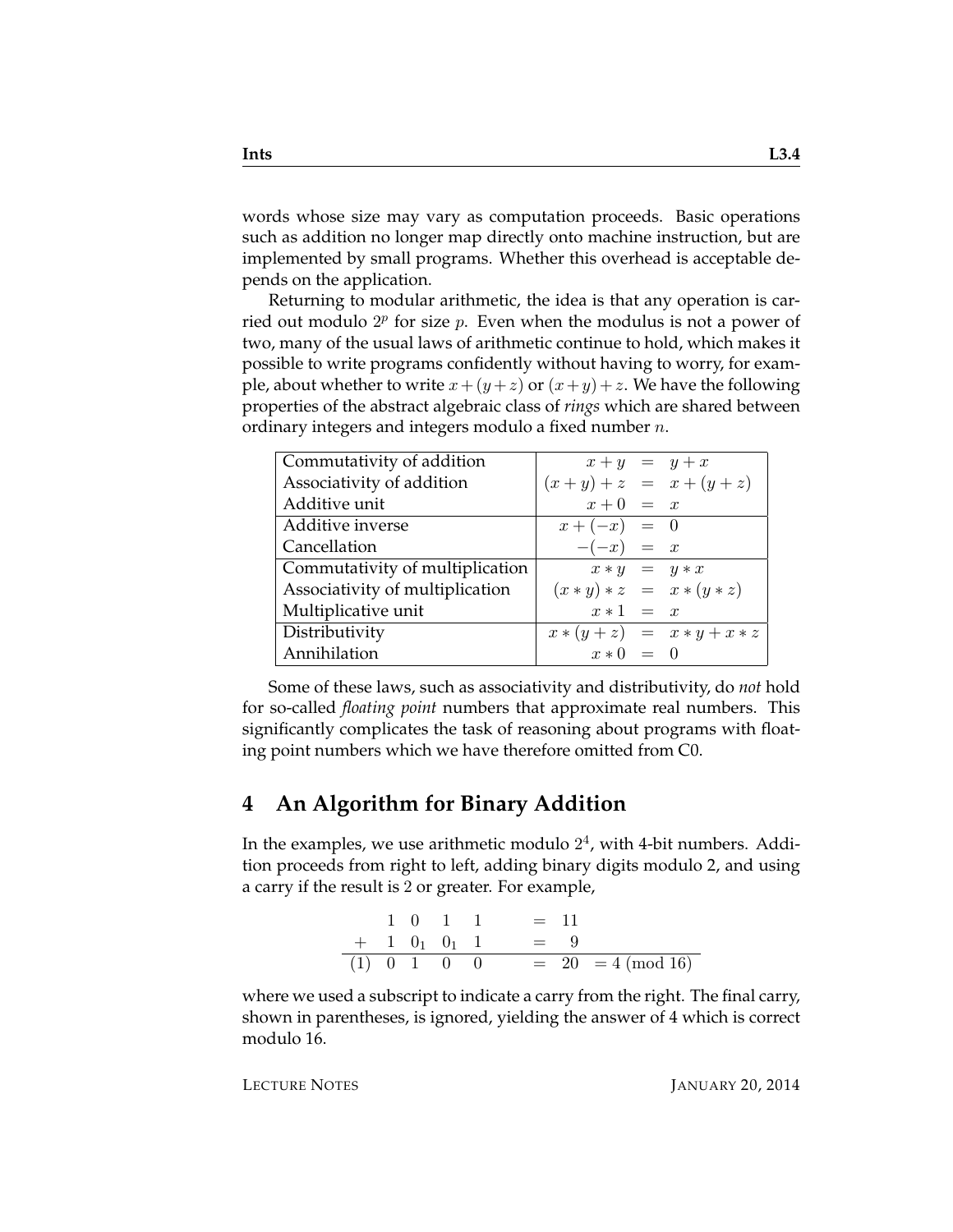This grade-school algorithm is quite easy to implement in software, but it is not suitable for a hardware implementation because it is too sequential. On 32 bit numbers the algorithm would go through 32 stages, for an operation which, ideally, we should be able to perform in one machine cycle. Modern hardware accomplishes this by using an algorithm where more of the work can be done in parallel.

### **5 Two's Complement Representation**

So far, we have concentrated on the representation of natural numbers  $0, 1, 2, \ldots$  In practice, of course, we would like to program with negative numbers. How do we define negative numbers? We define negative numbers as additive inverses:  $-x$  *is the number y such that*  $x + y = 0$ . A crucial observation is that in modular arithmetic, additive inverses already exist! For example,  $-1 = 15 \pmod{16}$  because  $-1 + 16 = 15$ . And  $1+15=16=0$  (mod 16), so, indeed, 15 is the additive inverse of 1 modulo 16.

Similarly,  $-2 = 14 \pmod{16}$ ,  $-3 = 13 \pmod{16}$ , etc. Writing out the equivalence classes of numbers modulo 16 together with their binary representation, we have

| $-16\,$      | 0              | 16 | 0000 |
|--------------|----------------|----|------|
| $-15\,$      | 1              | 17 | 0001 |
| -14          | $\overline{2}$ | 18 | 0010 |
| $^{-13}$     | 3              | 19 | 0011 |
| $^{\rm -12}$ | 4              | 20 | 0100 |
| -11          | 5              | 21 | 0101 |
| $^{-10}$     | 6              | 22 | 0110 |
| -9           | 7              | 23 | 0111 |
| $-8$         | 8              | 24 | 1000 |
| -7           | 9              | 25 | 1001 |
| -6           | 10             | 26 | 1010 |
| -5           | 11             | 27 | 1011 |
| -4           | 12             | 28 | 1100 |
| -3           | 13             | 29 | 1101 |
| -2           | 14             | 30 | 1110 |
| 1            | 15             | 31 | 1111 |
|              |                |    |      |

At this point we just have to decide which numbers we interpret as positive and which as negative. We would like to have an equal number of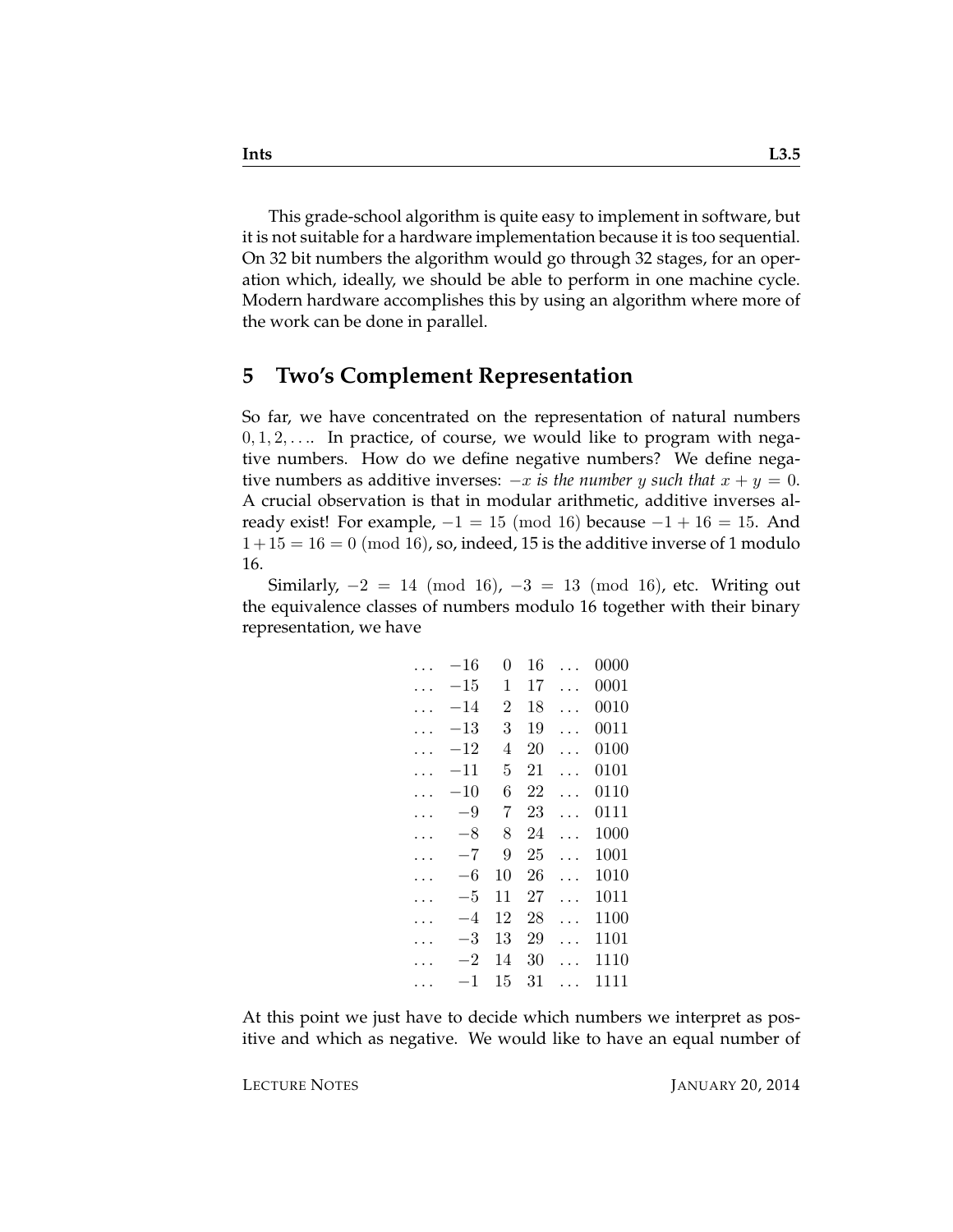positive and negative numbers, where we include 0 among the positive ones. From this consideration we can see that  $0, \ldots, 7$  should be positive and  $-8, \ldots, -1$  should be negative and that the highest bit of the 4-bit binary representation tells us if the number is positive or negative.

Just for verification, let's check that  $7 + (-7) = 0 \pmod{16}$ :

|     |    | Ŧ.       |                     |          |
|-----|----|----------|---------------------|----------|
| $+$ |    |          | $1_1$ $0_1$ $0_1$ 1 |          |
| (1) | -0 | $\Omega$ | $\mathbf{0}$        | $\theta$ |

It is easy to see that we can obtain  $-x$  from x in the bit representation by first complementing all the bits and then adding 1. In fact, the addition of  $x$ with its bitwise complement (written  $\sim x$ ) always consists of all 1's, because in each position we have a 0 and a 1, and no carries at all. Adding one to the number  $11 \ldots 11$  will always result in  $00 \ldots 00$ , with a final carry of 1 that is ignored.

These considerations also show that, regardless of the number of bits,  $-1$  is always represented as a string of 1's.

In 4-bit numbers, the maximal positive number is 7 and the minimal negative number is  $-8$ , thus spanning a range of  $16 = 2<sup>4</sup>$  numbers. In general, in a representation with  $p$  bits, the positive numbers go from 0 to  $2^{p-1}$  − 1 and the negative numbers from  $-2^{p-1}$  to −1. It is remarkable that because of the origin of this representation in modular arithmetic, the "usual" bit-level algorithms for addition and multiplication can ignore that some numbers are interpreted as positive and others as negative and still yield the correct answer modulo  $2^p$ .

However, for comparisons, division, and modulus operations the sign does matter. We discuss division below in Section [9.](#page-8-0) For comparisons, we just have to properly take into account the highest bit because, say,  $-1 =$ 15 (mod 16), but  $-1 < 0$  and  $0 < 15$ .

## **6 Hexadecimal Notation**

In C0, we use 32 bit integers. Writing these numbers out in decimal notation is certainly feasible, but sometimes awkward since the bit pattern of the representation is not easy to discern. Binary notation is rather expansive (using 32 bits for one number) and therefore difficult to work with. A good compromise is found in *hexadecimal notation*, which is a representation in base 16 with the sixteen digits  $0-9$  and  $A-F$ . "Hexadecimal" is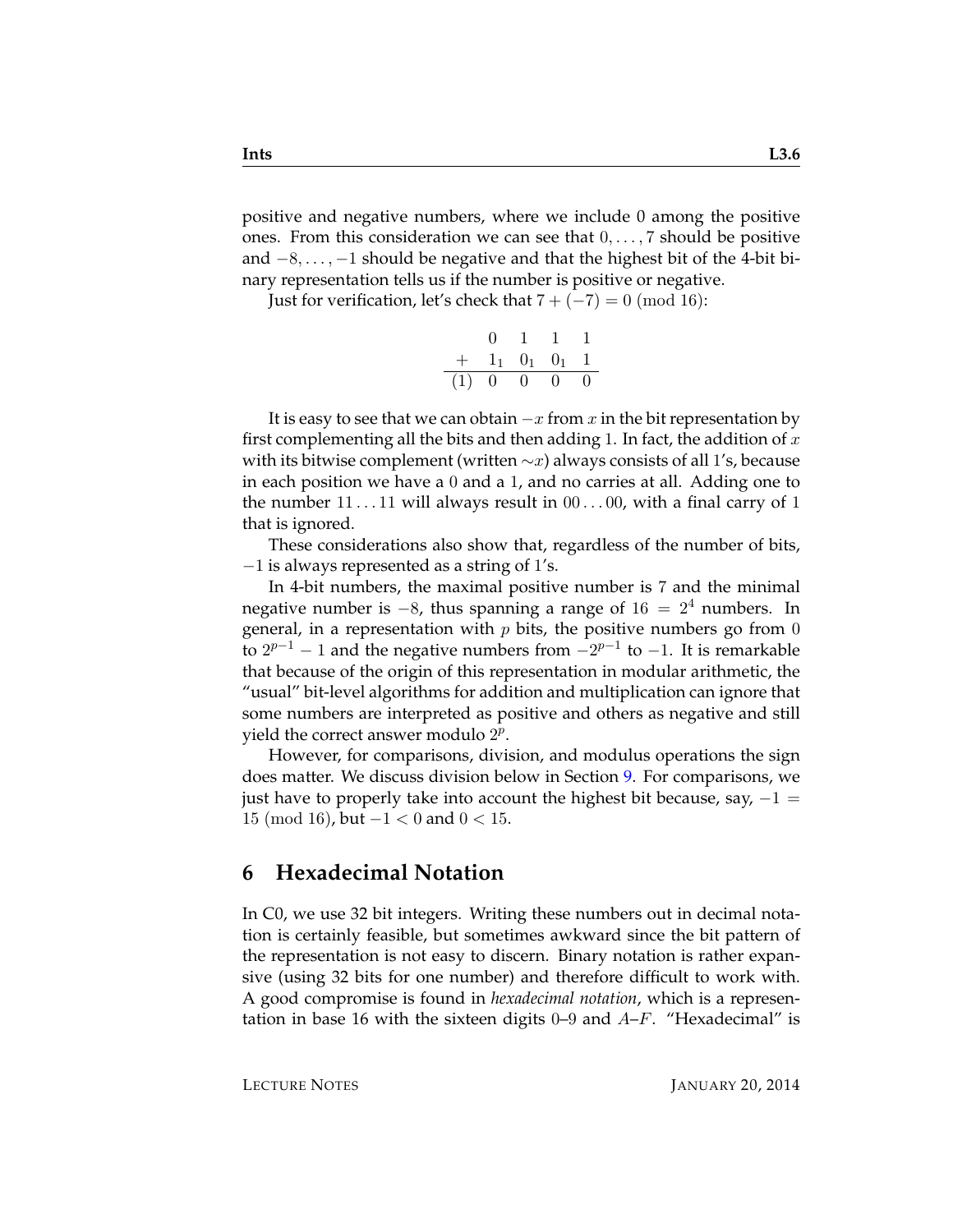often abbreviated as "hex". In the concrete syntax of C0 and C, hexadecimal numbers are preceded by 0x in order to distinguish them from decimal numbers.

| binary                              | hex | decimal        |
|-------------------------------------|-----|----------------|
| 0000                                | 0x0 | 0              |
| 0001                                | 0x1 | 1              |
| 0010                                | 0x2 | $\overline{2}$ |
| 0011                                | 0x3 | 3              |
| 0100                                | 0x4 | 4              |
| $\begin{array}{c} 0101 \end{array}$ | 0x5 | 5              |
| 0110                                | 0x6 | 6              |
| 0111                                | 0x7 | 7              |
| 1000                                | 0x8 | 8              |
| 1001                                | 0x9 | 9              |
| 1010                                | 0xA | 10             |
| 1011                                | 0xB | 11             |
| 1100                                | 0xC | 12             |
| 1101                                | 0xD | 13             |
| 1110                                | 0xE | 14             |
| 1111                                | 0xF | 15             |

Hexadecimal notation is convenient because most common word sizes (8 bits, 16 bits, 32 bits, and 64 bits) are multiples of 4. For example, a 32 bit number can be represented by eight hexadecimal digits. We can even do a limited amount on arithmetic on them, once we get used to calculating modulo 16. Mostly, though, we use hexadecimal notation when we use bitwise operations rather than arithmetic operations.

## **7 Useful Powers of 2**

The drive to expand the native word size of machines by making circuits smaller was influenced by two different considerations. For one, since the bits of a machine word (like 32 or 64) are essentially treated in parallel in the circuitry, operations on larger numbers are much more efficient. For another, we can address more memory directly by using a machine word as an address.

A useful way to relate this to common measurements of memory and storage capacity is to use

$$
2^{10} = 1024 = 1K
$$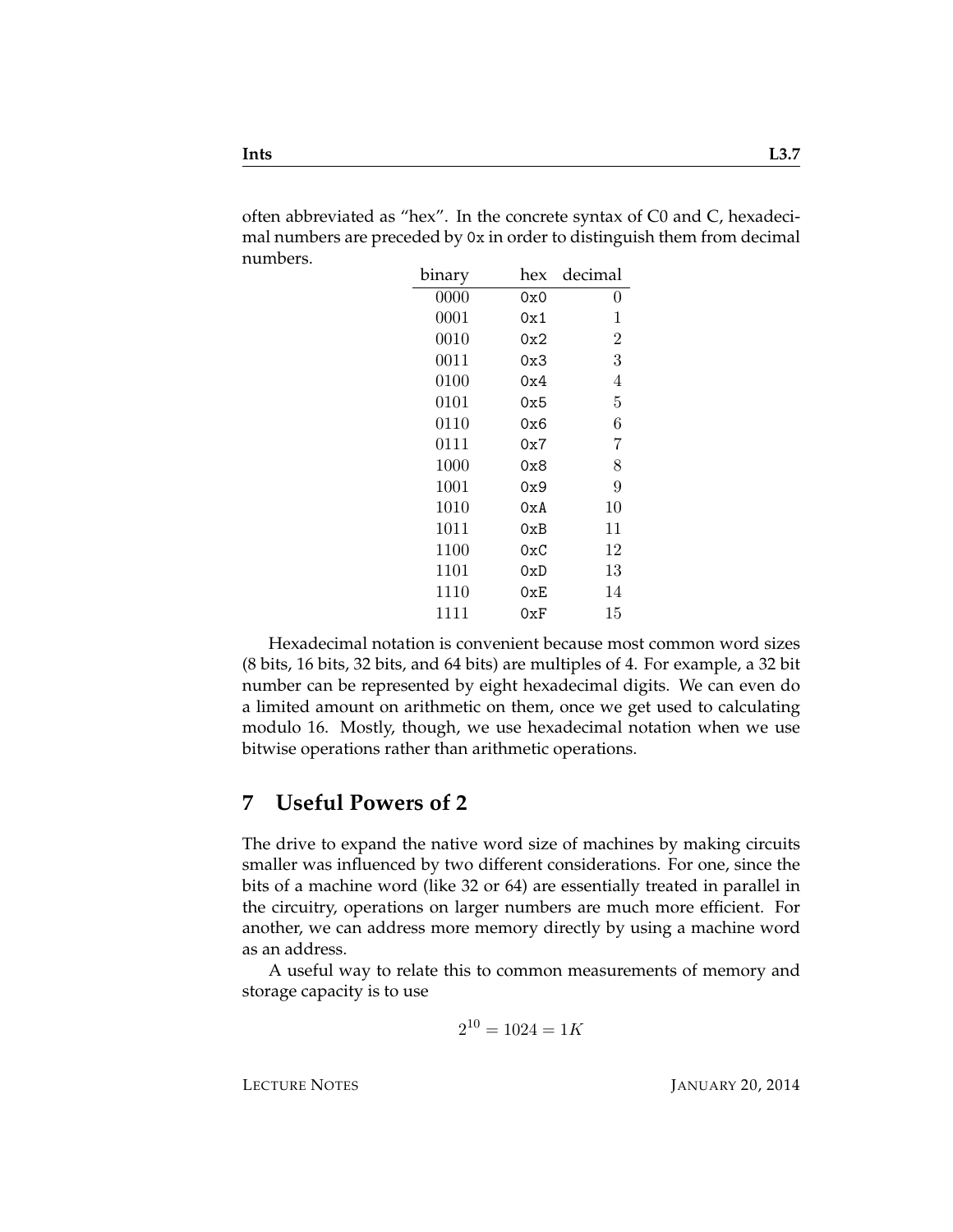Note that this use of " $1K$ " in computer science is slightly different from its use in other sciences where it would indicate one thousand (1, 000). If we want to see how much memory we can address with a 16 bit word we calculate

$$
2^{16} = 2^6 \times 2^{10} = 64K
$$

so roughly 64K cells of memory each usually holding a byte which is 8 bits wide). We also have

$$
2^{20} = 2^{10} \times 2^{10} = 1,048,576 = 1M
$$

(pronounced "1 Meg") which is roughly 1 million and

$$
2^{30} = 2^{10} \times 2^{10} \times 2^{10} = 1,073,741,824 = 1G
$$

(pronounced "1 Gig") which is roughly 1 billion.

In a more recent processor with a word size of 32 we can therefore address

$$
2^{32} = 2^2 \times 2^{10} \times 2^{10} \times 2^{10} = 4GB
$$

of memory where "GB" stands for Gigabyte.

The next significant number would be  $1024GB$  which would be  $1TB$ (Terabyte).

## **8 Bitwise Operations on Ints**

Ints are also used to represent other kinds of data. An example, explored in the first programming assignment, is colors (see Section [11\)](#page-10-0). The so-called ARGB color model divides an int into four 8-bit quantities. The highest 8 bits represent the opaqueness of the color against its background, while the lower 24 bits represent the intensity of the red, green and blue components of a color. Manipulating this representation with addition and multiplication is quite unnatural; instead we usually use bitwise operations.

The bitwise operations are defined by their action on a single bit and then applied in parallel to a whole word. The tables below define the meaning of *bitwise and* &, *bitwise exclusive or* ^ and *bitwise or* |. We also have *bitwise negation* ~ as a unary operation.

| And                         | <b>Exclusive Or</b> |  | Or) |  |        | Negation   |  |
|-----------------------------|---------------------|--|-----|--|--------|------------|--|
| $\boldsymbol{\&} \parallel$ |                     |  |     |  | $\sim$ | $0 \mid 1$ |  |
|                             |                     |  |     |  |        |            |  |
|                             |                     |  |     |  |        |            |  |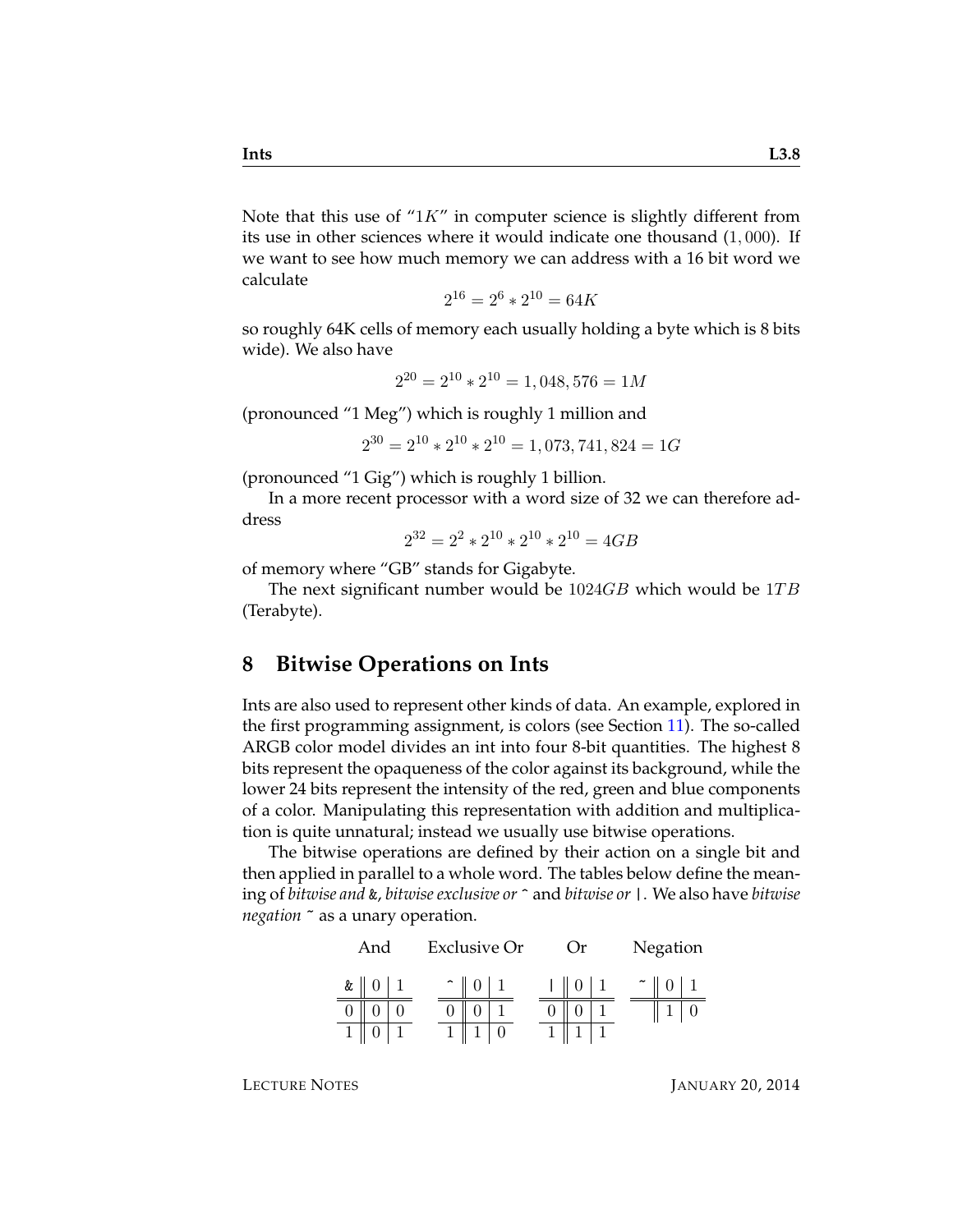#### <span id="page-8-0"></span>**9 Integer Division and Modulus**

The division and modulus operators on integers are somewhat special. As a multiplicative inverse, division is not always defined, so we adopt a different definition. We write  $x/y$  for *integer division* of x by y and  $x\%y$  for *integer modulus*. The two operations must satisfy the property

$$
(x/y) * y + (x\%y) = x
$$

so that  $x\%y$  is like the remainder of division. The above is not yet sufficient to define the two operations. In addition we say  $0 \leq |x\%y| < |y|$ . Still, this leaves open the possibility that the modulus is positive or negative when y does not divide x evenly. We fix this by stipulating that integer division truncates its result towards zero. This means that the modulus must be negative if  $x$  is negative and there is a remainder, and it must be positive if  $x$  is positive.

By contrast, the *quotient* operation always truncates down (towards  $-\infty$ ), which means that the *remainder*  $x\%y$  is positive when  $y$  is positive. There are no primitive operators in C0 for quotient and remainder, but they can be implemented with the ones at hand.

Of course, the above constraints are impossible to satisfy when  $y = 0$ , because  $0 \leq |x\%0| < 0$  is impossible. But division by zero is defined to raise an error, and so is the modulus.

#### **10 Shifts**

We also have some hybrid operators on ints, somewhere between bit-level and arithmetic. These are the *shift* operators. We write  $x \leq k$  for the result of shifting x by k bits to the left, and  $x \gg k$  for the result of shifting x by k bits to the right. In both cases, the value of  $k$  must be between 0 (inclusive) and 32 (exclusive) – any other value is an arithmetic error like division by zero. We assume below that  $k$  is in that range.

The left shift,  $x \ll k$  (for  $0 \leq k < 32$ ), fills the result with zeroes on the right, so that bits  $0, \ldots, k-1$  will be 0. Every left shift corresponds to a multiplication by 2 so x << k returns  $x * 2^k$  (modulo  $2^{32}$ ). We illustrate this with 8-bit numbers.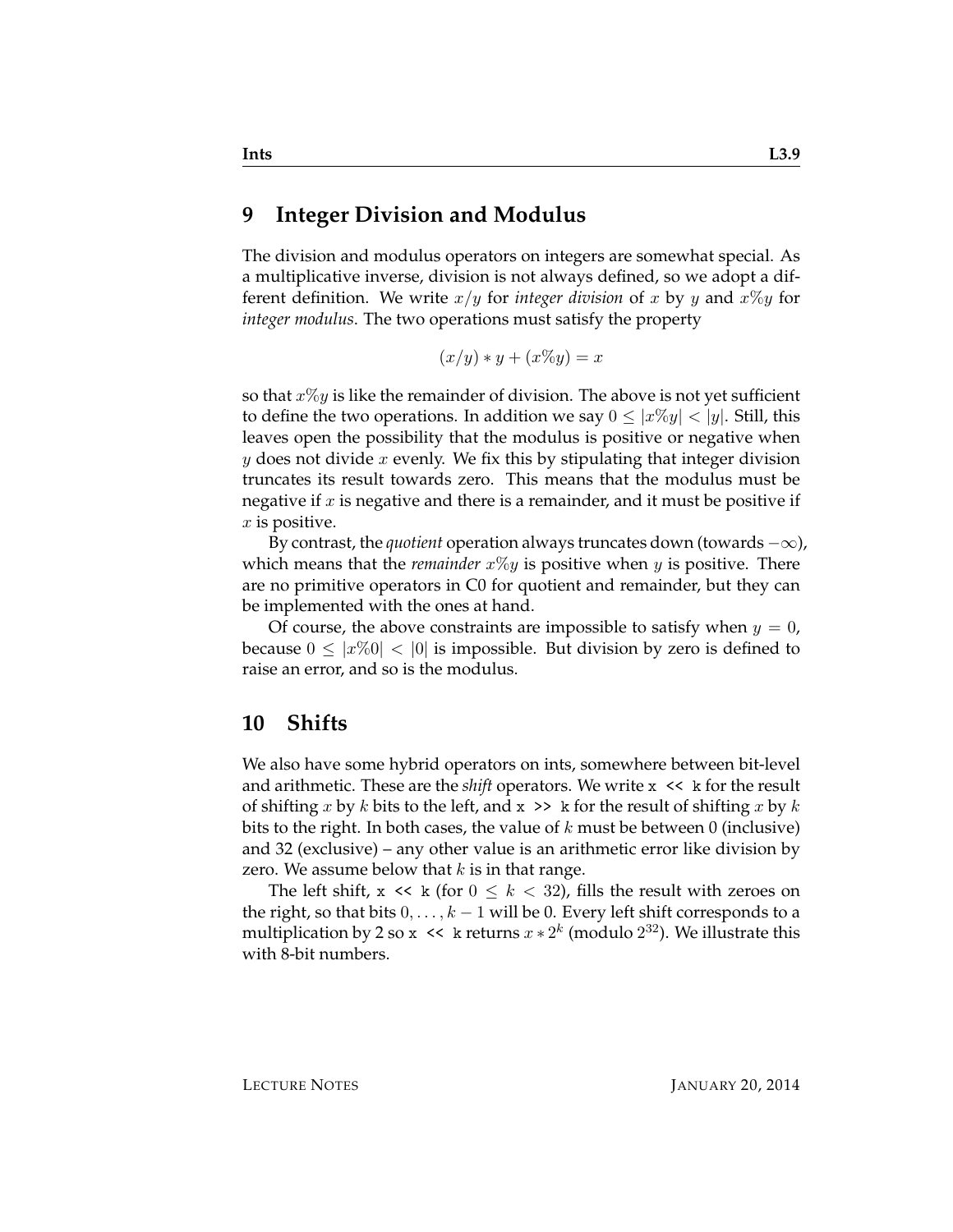

The right shift,  $x \gg k$  (for  $0 \le k < 32$ ), copies the highest bit while shifting to the right, so that bits  $31, \ldots, 32 - k$  of the result will be equal to the highest bit of  $x$ . If viewing  $x$  as an integer, this means that the sign of the result is equal to the sign of  $x$ , and shifting  $x$  right by  $k$  bits corresponds to integer division by  $2^k$  except that it truncates towards  $-\infty.$  For example,  $-1$  >> 1 ==  $-1$ .

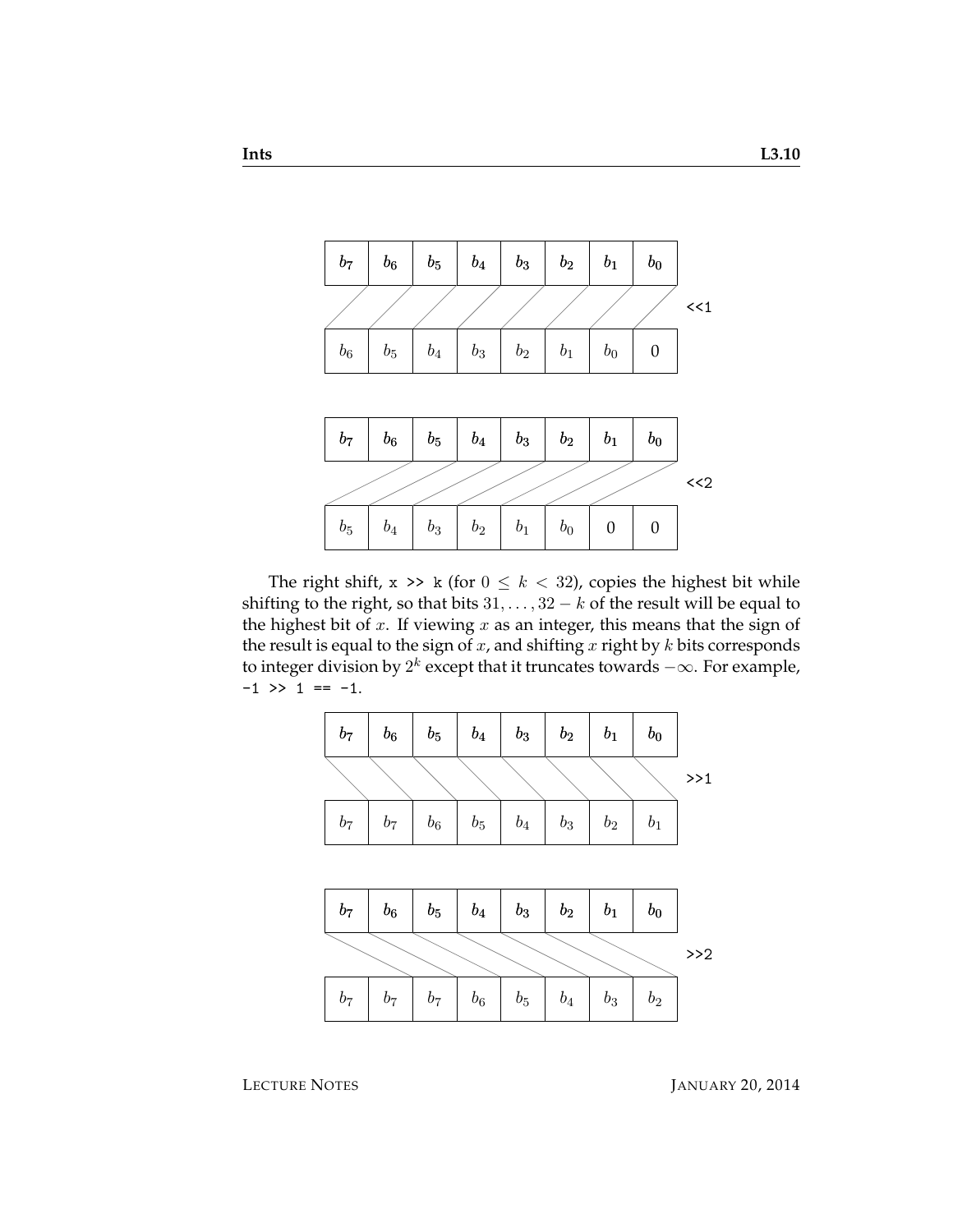### <span id="page-10-0"></span>**11 Representing Colors**

As a small example of using the bitwise interpretation of ints, we consider colors. Colors are decomposed into their primary components red, green, and blue; the intensity of each uses 8 bits and therefore varies between 0 and 255 (or 0x00 and 0xFF). We also have the so-called α*-channel* which indicates how opaque the color is when superimposed over its background. Here, 0xFF indicates completely opaque, and 0x00 completely transparent.

For example, to extract the intensity of the red color in a given pixel  $p$ , we could compute ( $p \gg 16$ ) & 0xFF. The first shift moves the red color value into the bits 0–7; the bitwise and masks out all the other bits by setting them to 0. The result will always be in the desired range, from 0–255.

Conversely, if we want to set the intensity of green of the pixel  $p$  to the value of g (assuming we already have  $0 \leq g \leq 255$ ), we can compute (p & 0xFFFF00FF) | (g << 8). This works by first setting the green intensity to 0, while keep everything else the same, and then combining it with the value of  $q$ , shifted to the right position in the word.

For more on color values and some examples, see Assignment 1.